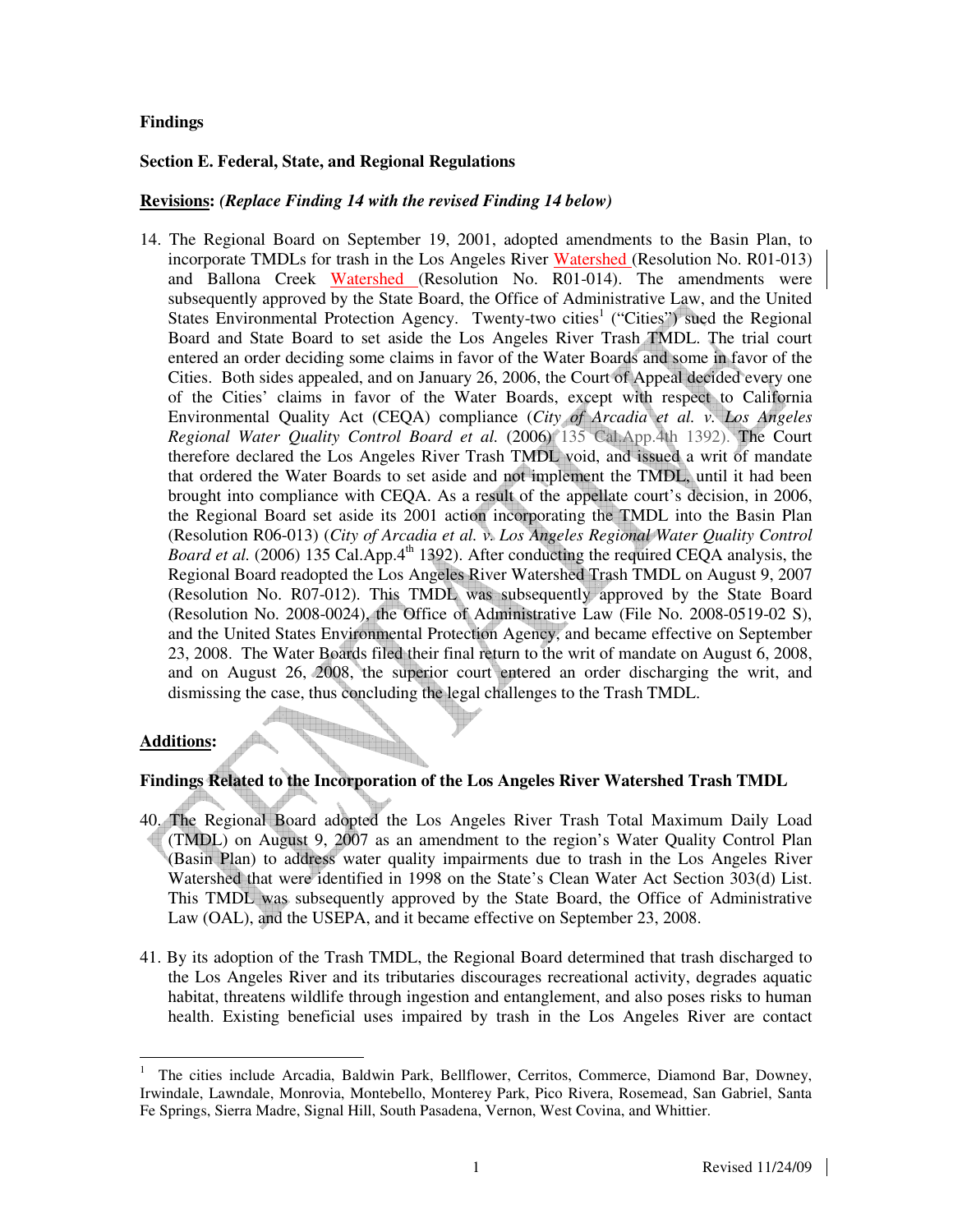recreation (REC-1) and non-contact recreation (REC-2); warm fresh water habitat (WARM); wildlife habitat (WILD); estuarine habitat (EST) and marine habitat (MAR); rare, threatened or endangered species (RARE); migration of aquatic organisms (MIGR) and spawning, reproduction and early development of fish (SPWN); commercial and sport fishing (COMM); wetland habitat (WET); and cold freshwater habitat (COLD).

- 42. The Los Angeles River Watershed Trash TMDL identifies discharges from the municipal separate storm sewer system as the principal source of trash to the Los Angeles River and its tributaries. As such, WLAs were assigned to MS4 Permittees that discharge to the MS4 system in the watershed. The WLAs are expressed as progressively decreasing allowable amounts of trash discharges from jurisdictional areas within the watershed. The Trash TMDL requires MS4 Permittees to make annual reductions of their discharges of trash to the Los Angeles River Watershed over a 9-year period, until the numeric target of zero trash discharged from the MS4 is achieved for the 2013-2014 storm year. The Basin Plan assigns MS4 Permittees within the Los Angeles River Watershed baseline Waste Load Allocations from which annual reductions are to be made. (See Basin Plan, Table 7-2.2.) The Basin Plan also specifies interim and final Waste Load Allocations as decreasing percentages of the Table 7-2.2 baseline WLAs, and specifies the corresponding "Compliance Points". (See Basin Plan, Table 7-2.3.)
- 43. The Los Angeles River Watershed Trash TMDL specifies that the WLAs shall be implemented through MS4 permits. Federal regulations require that NPDES permits be consistent with the assumptions and requirements of any available waste load allocation. (40 CFR  $122.44(d)(1)(vi)(B)$ .) State law requires both that the Regional Board implement its Basin Plan when adopting waste discharge requirements (WDRs) and that NPDES permits apply "any more stringent effluent standards or limitations necessary to implement water quality control plans…" (Wat. Code §§ 13263, 13377).
- 44. The Ninth Circuit Court of Appeals in *Defenders of Wildlife v. Browner* ruled that the Clean Water Act grants the permitting agency discretion either to require "strict compliance" with water quality standards through the imposition of numeric effluent limitations, or to employ an iterative approach toward compliance with water quality standards, by requiring improved BMPs over time (*Defenders of Wildlife v. Browner* (9<sup>th</sup> Cir. 1999) 191 F.3d 1159). In a precedential decision, the State Board acknowledged that the holding in *Browner* allows the issuance of MS4 permits that limit their provisions to BMPs that control pollutants to the MEP, and which do not require compliance with water quality standards. However, the Water Boards have declined to adopt that approach in light of the impacts of discharges from MS4s on waters throughout the State and Los Angeles region (see Order WQ 2001-15 and Part 2 of the LA County MS4 Permit). The State Board concluded and the Regional Board agrees that "where urban runoff is causing or contributing to exceedances of water quality standards, it is appropriate to require improvements to BMPs that address those exceedances" (Order WQ 2001-15, p. 8).
- 45. In a recent decision, the State Board also concluded that incorporation of the provisions of TMDLs into MS4 permits requires extra consideration. Specifically, the State Board held: "TMDLs, which take significant resources to develop and finalize, are devised with specific implementation plans and compliance dates designed to bring impaired waters into compliance with water quality standards. It is our intent that federally mandated TMDLs be given substantive effect. Doing so can improve the efficacy of California's NPDES storm water permits." The State Board stated that TMDLs should not be an "academic exercise", and indicated that in some instances when implementing TMDLs, numeric effluent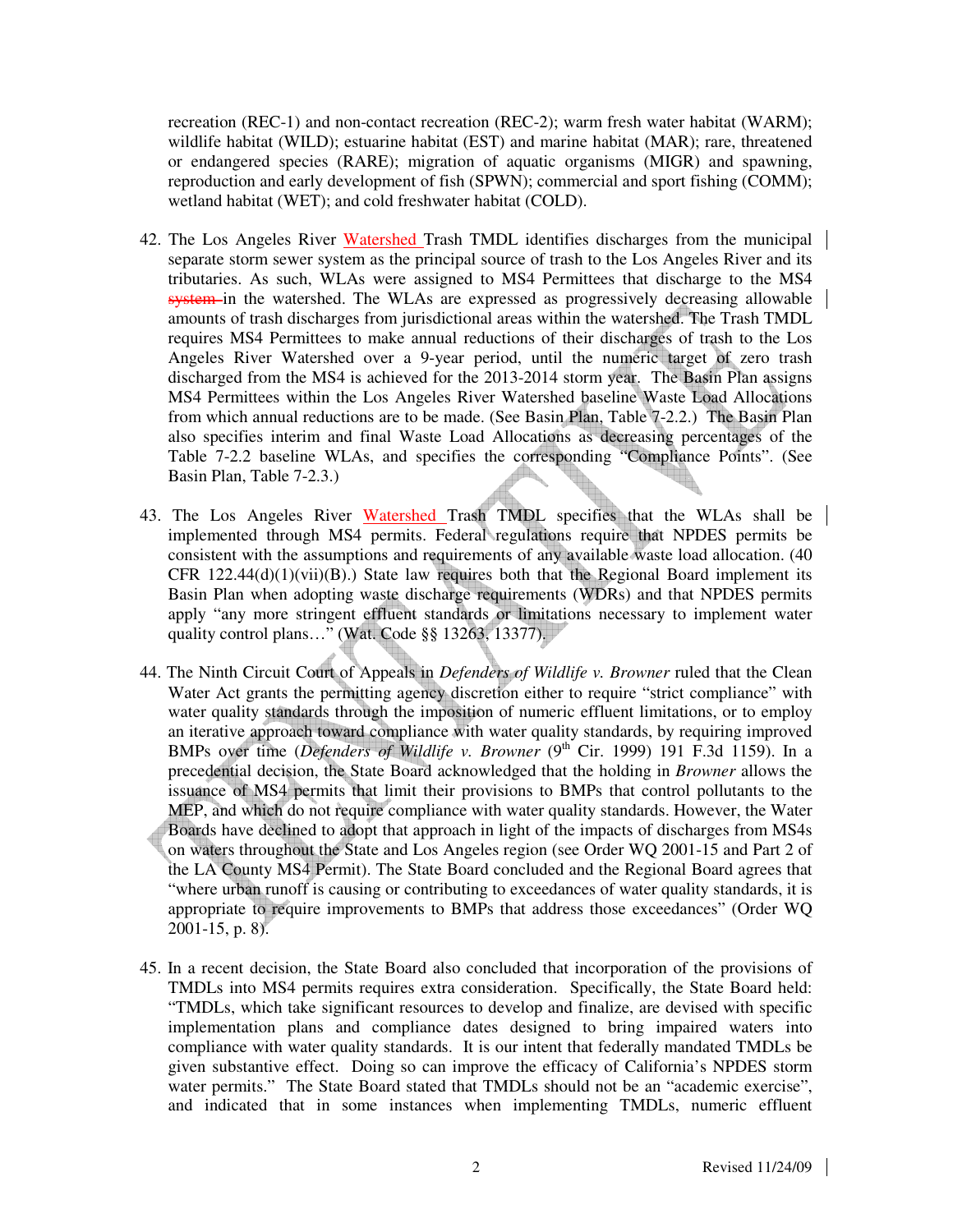limitations may be an appropriate means of controlling pollutants in storm water, provided the Regional Board's determination is adequately supported in the permit findings (Order WQ 2009-0008). The following paragraphs support the Regional Board's determination to implement the Trash TMDL with numeric effluent limitations.

- 46. The Trash TMDL specified a specific formula for calculating and allocating annual reductions in trash discharges from each jurisdiction. The formula results in specified annual amounts of trash that may be discharged from each jurisdiction into the receiving waters. Translation of the compliance points described in the TMDL into jurisdiction-specific load reductions from the baseline levels, as specified in the TMDL, logically results in the articulation of an annual limit on the amount of a pollutant that may be discharged. The specification of allowable annual trash discharge amounts meets the definition of an "effluent limitation", as that term is defined in subdivision (c) of section 13385.1 of the California Water Code. Specifically, the trash discharge limitations constitute a "numeric restriction … on the quantity [or] discharge rate … of a pollutant or pollutants that may be discharged from an authorized location." While there may be other ways to incorporate the compliance points from the TMDL into permit conditions, the Regional Board is not aware of any other mechanisms that would result in actual compliance with the requirements of the TMDL as it was intended.
- 47. The process to establish the Trash TMDL was exceedingly lengthy, heavily litigated and scrutinized, and contained extensive analysis. The essence of this TMDL has been twice approved adopted by the Regional Board, and approved by the State Board, OAL, and the US EPA, and has been subject to considerable judicial review. Therefore, the assumptions underlying this TMDL have been thoroughly vetted by staff, stakeholders, other agencies, and the courts over a significant period of time.
- 48. In its resolution establishing the Trash TMDL, the Regional Board already determined that the implementation schedule was reasonable and feasible, and noted that the MS4 Permittees had notice of the trash impairment since at least 1998 (with its listing on the 1998 303(d) list) and had been required to attain water quality standards for trash in the receiving waters since this order was first adopted in December of 2001. (See e.g., Resolution R07-012, finding 14.) The Court of Appeal affirmed the Regional Board's determination that the final waste load allocations were attainable and not inordinately expensive. (*Cities of Arcadia*, 135 Cal.App. $4<sup>th</sup>$  at 1413 and 1427-1430.) Full capture systems, partial capture devices, and institutional controls are presently available to feasibly and practicably attain the interim and final effluent limitations, and it is anticipated that this order will precipitate additional innovations in control strategies and technologies, just as the adoption of the Trash TMDL resulted in the proffering and certification of seven full capture systems.
- 49. The Trash TMDL and this order include provisions that allow Permittees to be deemed in compliance with their effluent limitations through the installation of certain best management practices (certified full capture systems). Any Permittee that is deemed in compliance through the use of certified full capture systems would not be in violation of the effluent limitations even if some trash is discharged in excess of the annual limitations.
- 50. The Trash TMDL includes provisions requiring its reconsideration after a trash reduction of 50% has been achieved and sustained in the watershed, which provides an opportunity to reexamine some of the assumptions of the TMDL after tangible and meaningful progress has been made in the watershed. - (See Basin Plan, Table 7-2.3, fn. 2.) Should this reconsideration result in a modification to the final waste load allocations, the permit will be reopened pursuant to Part 6., paragraph I.1.b, to ensure the effluent limitations contained in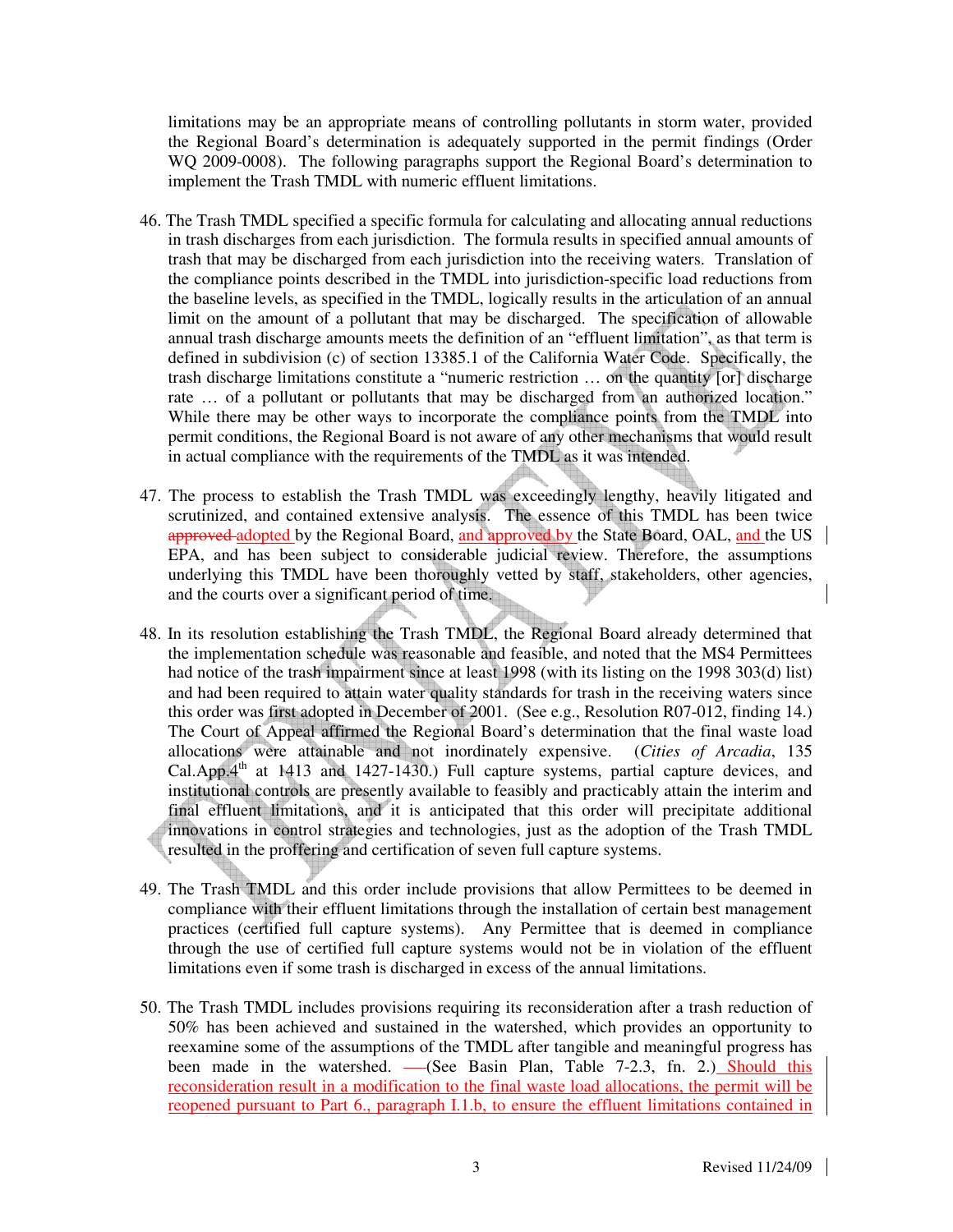Tables 1a and 1b of Appendix 7-1 are consistent with the assumptions and requirements of any revised waste load allocations.  $(40 \text{ CFR} \text{ § } 122.44(d)(1)(vii)(B))$ .

- 51. Depending upon the compliance strategy selected by each Permittee, compliance with the effluent limitations set forth in Appendix 7-1 may require a demonstration that the Permittee is in strict compliance with water quality standards. It remains the Permittee's choice, however, to comply via certified full capture systems (which do not require a demonstration of strict compliance with water quality standards), or partial capture devices and/or institutional controls.
- 52. Section  $402(p)(3)(B)(iii)$  of the Clean Water Act, requires MS4 Permittees to reduce the pollutants in their storm water discharges to the "maximum extent practicable" (MEP). As set forth herein, "practicable" options presently exist to achieve compliance with the effluent limitations. Since the effluent limitations can be practicably achieved, their imposition is within the federally mandated MEP standard, and no analysis contemplated by *City of Burbank v. SWRCB* (2005) 35 Cal.4th 613 pursuant to Water Code section 13241 is necessary to support these effluent limitations.
- 53. In its discretion, the Regional Board may administratively impose civil liability of up to \$10,000 for "each day in which the violation [of waste discharge requirements] occurs." (Wat. C. § 13385, subd (c).) Not every storm event may result in trash discharges. The Los Angeles River Trash TMDL adopted by the Regional Board states that improperly deposited trash is mobilized during storm events of greater than 0.25 inches of precipitation. Therefore, Violations violations of the effluent limitations, therefore, are limited to the days of a storm event of greater than 0.25 inches. Once a Permittee has violated the annual effluent limitation, any subsequent discharges of trash during any day of a storm event of greater than 0.25 inches during the same storm year constitutes an additional "day in which the violation [of the effluent limitation] occurs".
- 54. Unlike subdivision (c) of Water Code section 13385 where violations of effluent limitations are assessed on a per day basis, the mandatory minimum penalties subdivisions (Wat. Code § 13385, subd. (h) and (i)) require the Regional Board to assess mandatory minimum penalties for "each violation" of an effluent limitation. The effluent limitations in Appendix 7-1 are expressed as annual limitations. Therefore, there can be no more than one violation of each interim or final effluent limitation per year. Trash is considered a Group I pollutant, as specified in Appendix A to section 123.45 of Title 40 of the Code of Federal Regulations. Therefore, each annual violation of an effluent limitation in Appendix 7-1 by forty percent or more would be considered a "serious violation" under subdivision (h). With respect to the final effluent limitation of zero trash, any detectable discharge of trash necessarily is a serious violation, in accordance with the State Board's Enforcement Policy. Violations of the effluent limitations in Appendix 7-1 would not constitute "chronic" violations that would give rise to mandatory liability under subdivision (i) because four or more violations of the effluent limitations subject to a mandatory penalty cannot occur in a period of six consecutive months.
- 55. Therefore, the modifications to the Order include effluent limitations in a manner consistent with the assumptions and requirements of the WLAs from which they are derived as well as an allowance to comply with these effluent limitations [*i.e.* WLAs] through proper installation and maintenance of certified full capture systems.
- 56. Modifications consistent with the assumptions and requirements of the TMDL are therefore included in Parts 4 (Special Provisions) and 5 (Definitions) of this Order. Part 7 (Total